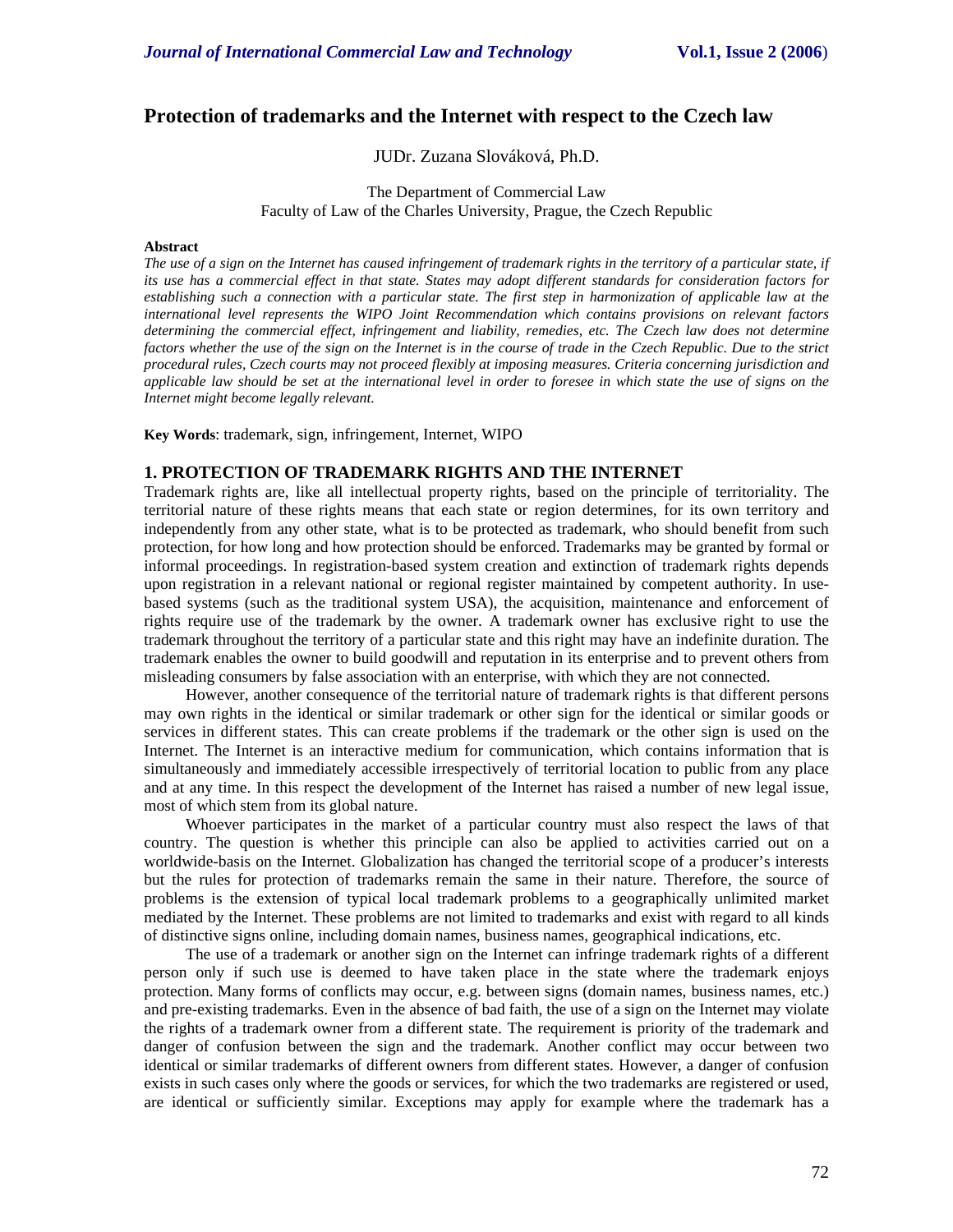reputation in a particular state and the sign may affect the distinctive character or reputation of the trademark.1

A trademark is infringed if a third person "uses" an identical or similar sign and simultaneously this person is not holder of a right in the sign or is not otherwise permitted to use this sign in the particular state. According to the Czech legal system claims based on trademark infringement require that the trademark be "used" as well. The question arises under what conditions the appearance of an identical of confusingly similar trademark or the other sign on the Internet might constitute "use" and give rise to infringement. This question is considered by legal systems of different states by different ways.2

Under an extensive concept of infringement, it would suffice that a sign is visible on a computer screen in the state where a conflicting right exists.<sup>3</sup> The exclusive right in a trademark would then have an almost worldwide effect. Under this view, use of a sign on the Internet could provoke infringement claims in potentially every state in the world. For example, this concept was reflected in the case of *SG 2 v. Brokat informationssysteme GmbH* 4 where the Nanterre, Court of Appeals in France concluded that an infringement had occurred by mere use of the sign on the Internet. In this case a German company, with its registered seat in Stuttgart, was the owner of registered trademark "payline" in Germany for internet payment system "Brokat-payline", which was used on its web site www.brokat.de. A French company was the owner of prior trademark *"payline*" in France for identical services. The French plaintiff sought an injunction against the allegedly infringing use of its registered French trademark on the German web site. Although the German defendant had never sold its internet payment system in France (and even could not do so because of French cryptography regulations) and used the trademark only on a German web site, the court issued the injunction against the internet use of the trademark. The court based its decision on the finding that the German web site was worldwide accessible and an infringement had thus also occurred in France. Therefore the court assumed jurisdiction over the German defendant under Article 5 (3) of the Brussels Convention. Although the Court's injunction against the use of the trademark on the Internet had effects beyond France, the injunction was territorially unlimited in the Internet context; otherwise, the French trademark owner' rights would be continually infringing. According to German scholars, the unrestricted application of trademark-law concepts is unsuitable as a means of solving trademark disputes on the Internet.<sup>5</sup> If such a judicial practice were to establish itself worldwide, a large number of companies would no longer be able to use the Internet as an advertising platform.

Under a more restrictive concept, the mere accessibility of a web site containing a sign from a particular state is not sufficient and the finding of an infringement would require a connection between the use of a sign on the Internet and the state in which the trademark enjoys protection.<sup>6</sup> The problem is that different states may adopt different standards as consideration factors for establishing such a connection with a particular state. This is shown by the decision of the Ontario Court of Appeal in the case of *Pro-C Ltd v Computer City*7 , where the court has clarified the circumstances in which advertising on the Internet originating outside of Canada can constitute use of a trademark in Canada pursuant to the Canadian Trademarks Act. In this case, a small Canadian company Pro C (plaintiff) was the owner of the trademark "WINGEN" registered in Canada and the United States for computers programs used to

 $\overline{a}$ 

<sup>1</sup> See Article 5 (2) of the First Council Directive 89/104/EEC of 21. December 1988 to approximate the laws of the Member States relating to trade marks.

<sup>&</sup>lt;sup>2</sup> If a website clearly does not address users in the state where the conflicting trademark is registered, can be said that any marks contained in the website are not "used" in this state. This view is confirmed by the reports for Belgium, Germany, Finland, Italy, Portugal, Spain and Sweden. According cases discussed in the reports for the United Kingdom and the United States, the use within the respective state was not an issue. See Mattias W. Stecher, Unfair Competition and Trademarks on the Internet (Kluwer Law International, 1999 and International Association of Young Lawyers).

<sup>3</sup> See Intellectual Property on the Internet: A survey of issues, WIPO/INT/02 (December 2002), http://ecommerce.wipo.int, 73 (visited March 13, 2006).

 $4$  See SG 2 v. Brokat Informationssysteme GmbH, Nantere Court of Appeals, October 13, 1996, discussed in Torsten Bettinger and Dorothee Thum, Territorial Trademark Rights in the Global Village – international Jurisdiction, Choice of Law and Substantive Law for Trademark Disputes on the Internet (Part one), 31 I.I.C. 166-167 (2000).

<sup>5</sup> See Torsten Bettinger and Dorothee Thum, Territorial Trademark Rights and Internet – Part Two, International Review of Industrial Property and Copyright Law, IIC Vol 31, No 3/2000, 291.

<sup>6</sup> See Intellectual Property on the Internet: A survey of issues, supra note 3.

<sup>7</sup> See Pro-C Ltd v Computer City, Ontario Court of Appeal, September 11, 2001, commented in World Trademark Law Report, No. 1/2002, 35.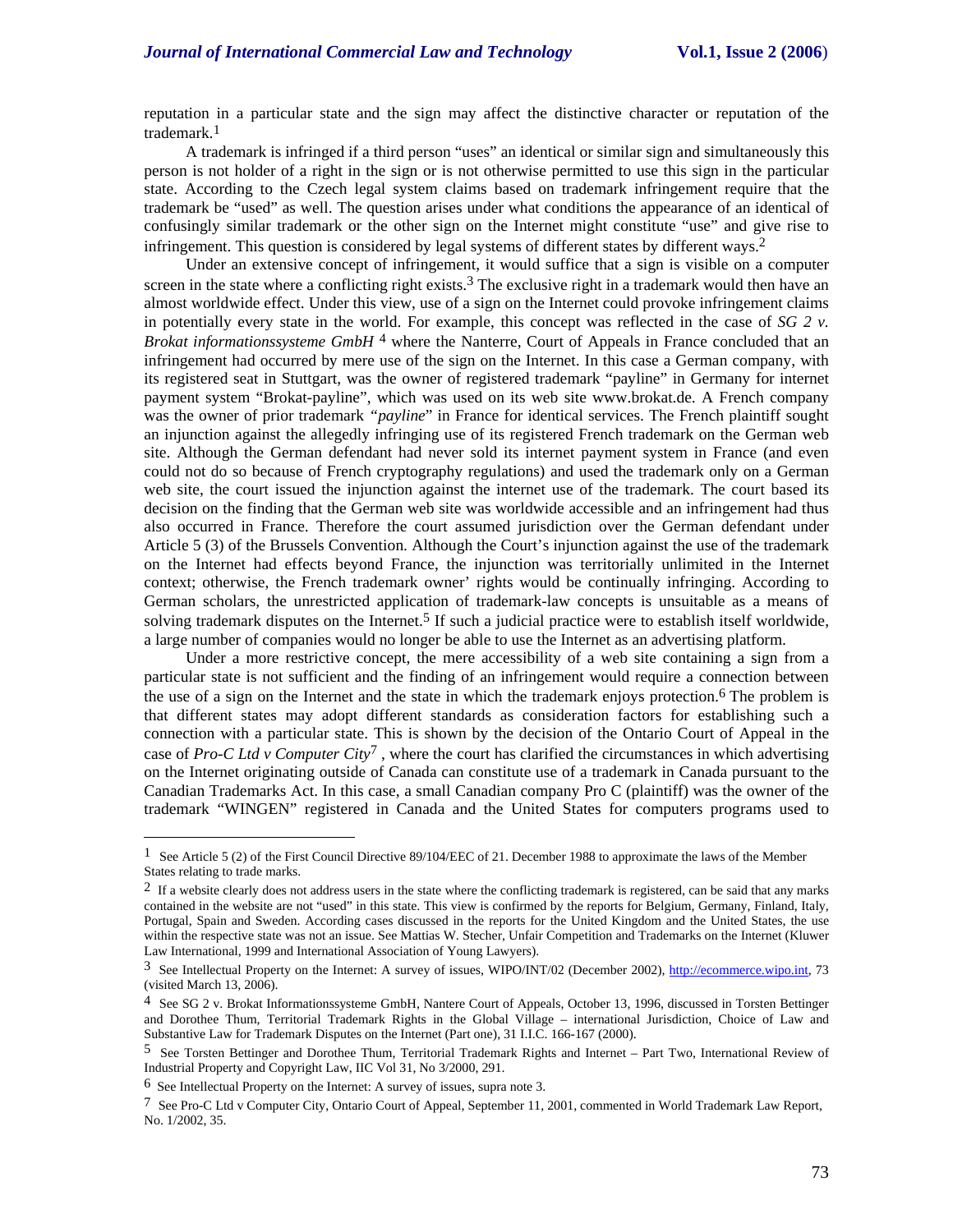generate programs for Windows. A large American corporation, Computer City (defendant) subsequently developed an in-house line of computers that it called "Wingen". From the outset of the production of these computers, the defendant was aware of the registration of the trademark WINGEN owned by Pro C. The computers were offered for sale in all the United States outlets but not in the Canadian stores nor by means of the Internet, due to the costs in crossing the border. The court pointed out that the defendant had not used trademark WINGEN in Canada in connection with goods, which fall within the description of the goods covered by the trademark registration. Under the opinion of the court, the passive website of the defendant could not constitute use of a trademark under Canadian law, because by means of this website was not possible to transfer of ownership. The use of the trademark in Canada would require any possibility to purchase goods in its territory. However, in this particular case , it was not possible in stores nor by means of the Internet.

The problems of trademark law in connection with the use of a sign on the Internet are not limited only to issues of the substantial trademark law. The trademark law must also confront private international law issues. Main questions arising in relation to private international law consist in a determination of adjudicative jurisdiction of a particular national court, a determination of applicable law and recognition and enforcement of judgments. In disputes arising on the Internet, use of trademarks and other signs have to take into account that legal remedies are imposed by a competent authority (mainly by a court) of a particular state where the owner of a trademark claims protection (lex fori). Each state has its own competent authority, which may be called upon to rule upon disputes falling under their jurisdiction, mostly on the basis of the application of local laws.

Presently, private international law is not able to resolve existing conflicts based on the Internet use of trademarks and other signs which occur regardless the physical boundaries of the activity. Therefore, some scholars suggest reforms of substantive law for international conflicts between national trademarks at international level, which would take into account all circumstances of the individual case and both (or all) national trademark rights involved in the conflict.<sup>8</sup> It is also suggested that the new forms of (binding) online-arbitration should be developed, where the arbitration board should consist of arbitrators with different nationalities.

At present there exist many private international law instruments, mainly at the regional level. In the EU, the most notable is the Council Regulation (EC) No. 44/2001 of December 22, 2000 on Jurisdiction and the Recognition and Enforcement of Judgments in Civil and Commercial Matters, which entered into effect on March 1, 2002 (Brussels  $D<sup>9</sup>$ . With respect to EFTA states the Lugano Convention on Jurisdiction and the Enforcement of Judgments in Civil and Commercial Matters of September 16, 1988 (Lugano Convention) is applicable. The Brussels I. Regulation and the Lugano Convention contain a number of provisions relevant to intellectual property. Certain countries, the Czech Republic included, have concluded bilateral treaties dealing with certain private international law issues that might arise between them, especially treaties on legal aid.

### **2. WIPO JOINT RECOMENDATION**

The Joint Recommendation Concerning Provisions on the Protection of Marks, and Other Industrial Property Rights in Signs, on the Internet<sup>10</sup> (hereinafter "WIPO Joint Recommendation") was adopted by WIPO Assemblies in 2001. This factors upon the importance of the above mentioned questions and diversity of court decisions in individual states. The WIPO Joint Recommendation's aim is to facilitate the application of territorial laws regarding trademarks and other industrial property rights in signs and territorial laws regarding unfair competition, to the use of signs on the Internet. The provisions of the WIPO Joint Recommendation are intended to be applied in determining whether, under the applicable law, use of a sign on the Internet has contributed to the acquisition, maintenance or infringement of a

 $\overline{a}$ 

<sup>8</sup> See Bettinger and Thum, supra note 5.

<sup>9</sup> The Council Regulation (EC) No. 44/2001 of December 22, 2000 on Jurisdiction and the Recognition and Enforcement of Judgments in Civil and Commercial Matters replaced the Brussels Convention on Jurisdiction and the Enforcement of Judgments in Civil and Commercial Matters of September 27, 1968 (Brussels Convention).

<sup>&</sup>lt;sup>10</sup> The Joint Recommendation Concerning Provisions on the Protection of Marks, and Other Industrial Property Rights in Signs, on the Internet (with Explanatory Notes), adopted by the Assembly of the Paris Union for the Protection of Industrial Property and the General Assembly of the World Intellectual Property Organization (WIPO) at the Thirty-Sixth Series of Meeting of the Assemblies of the Member States of WIPO, September 24 to October 3, 2001.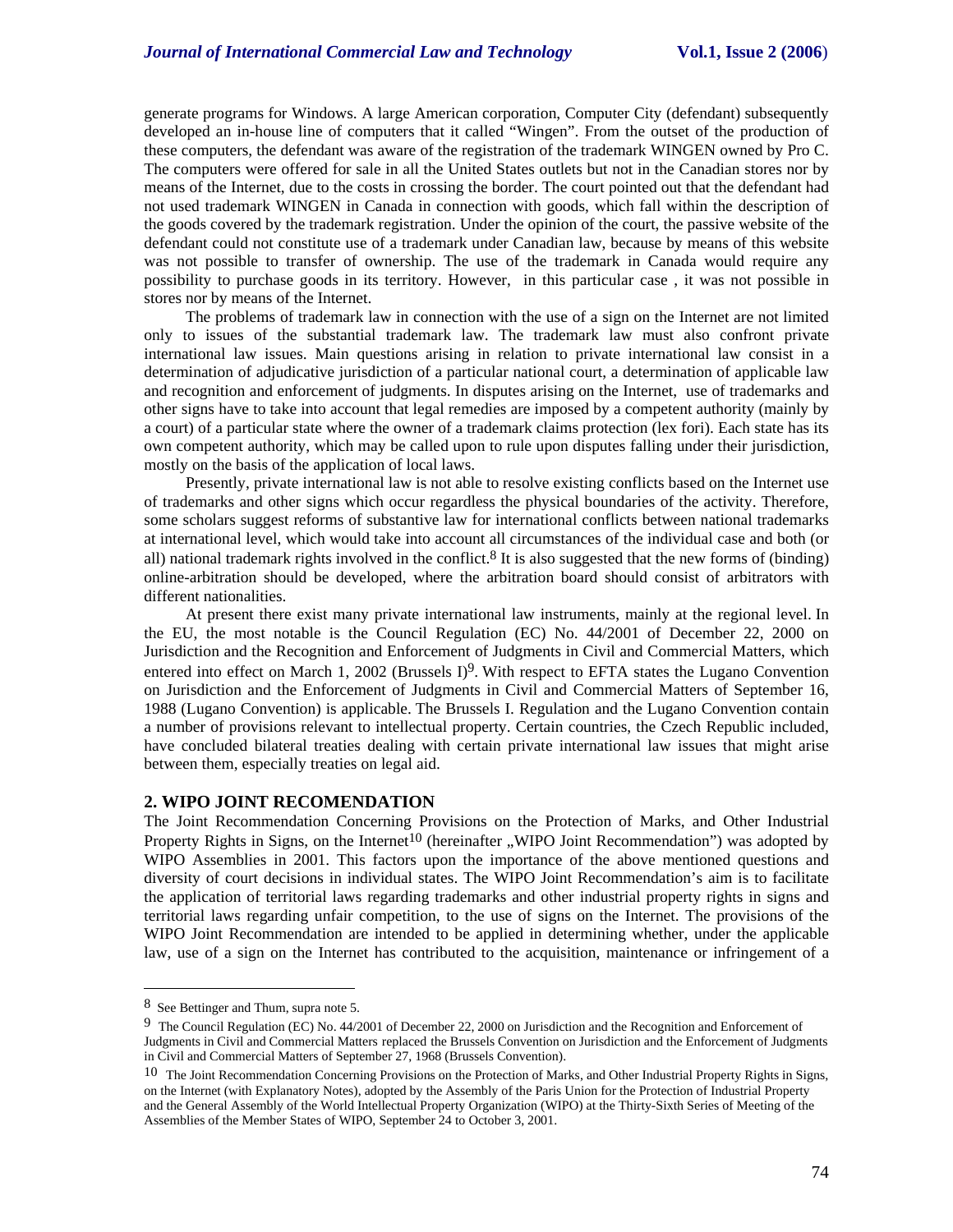mark or another industrial property right in the sign, or whether such use constitutes an act of unfair competition. These provisions are also applied to determine remedies, which a competent authority of a Member State can impose as a result of an action for the infringement of a right or an act of unfair competition.

The WIPO Joint Recommendation deliberately avoids the question of applicable law. The determination of the applicable law is left to the private international laws of individual Member States.

According to Article 2 , the use of the sign on the Internet is treated as the use in a Member State, only if the use has a commercial effect in that particular Member State. Further, the WIPO Joint Recommendation details the factors for determination whether the sign has a commercial effect in a Member State (Article 3). The list of potentially relevant factors is non-exhaustive. The list includes circumstances indicating that the user of the sign is doing or planning to do business in a particular Member State, the level and character of commercial activity of the user in relation to a particular Member State (e.g., any explicit disclaimer of the intention not to deliver goods or services in a particular Member State constitutes a relevant circumstance), the connection of an offer of goods or services on the Internet with a particular Member State (e.g., the currency in which prices are indicated on the web site constitutes a relevant circumstance), the connection of the manner of use of the sign on the Internet with a particular Member State (e.g. the language of the text used in conjunction with the use of the sign on the web site constitutes a relevant circumstance), and the relation of the use of the sign on the Internet with a right in that sign in a particular Member State (the link between the sign used on the Internet and the existence of rights in that sign is relevant in two situations: firstly, if the user owns a right in the sign; and secondly, if someone else owns a right in the sign and the user uses the sign in bad faith – frequent in "cybersquatting" cases - which leads to a decrease of the commercial value of the sign for the rights holder). These, as well as other variables could be relevant to any analyses of "commercial effect".

 The listed factors are intended to assist the competent authority to find out whether the use of a sign has produced a commercial effect in a Member State. A competent authority is free to determine which factors are relevant in a given case. In some case all of the factors may be relevant. In other cases, it may be that only some of the factors, or even none of them, are relevant; and the decision may be based on additional factors.

The aim of the above mentioned provisions is to reduce the number of likely conflicts of rights in identical or similar signs on the Internet. Notwithstanding, if the conflict occurs, the WIPO Joint Recommendation provides flexible rules of substantive trademark law that mediates such a conflict.

The above defined use of the sign on the Internet with "commercial effect" in the particular Member State is important in determining whether a right under the applicable law of that Member State (1) has been infringed, or (2) whether the use amounts to an act of unfair competition, and (3) consequent liability for the infringement act or the act of unfair competition, as well as (4) the application of exceptions and limitations to the scope of rights under the applicable law of that Member State.

With respect to the liability of the user of a sign who uses that sign on the Internet in a way that has a commercial effect in a Member State, it is stated that if such an user owns a right in the sign in another Member State, or uses the sign with the consent of the owner of such a right, or is permitted to use the sign, he will not be liable to the trademark owner in that other state prior to receiving a "notification of infringement". However, this limitation of the liability requires that his rights were acquired in good faith and that his contact details are provided on the web site where the sign is used (Article 9). Even after receiving a notification, the user could avoid liability for the infringement of rights held by others by expeditiously taking reasonable measures to avoid commercial effect in the Member State referred to in the notification or to avoid infringement of the right referred to in the notification (Article 10). If a holder or another permitted user, who use the sign on Internet in good faith, uses a disclaimer in accordance with the terms of Article 12, the user gains certain legal certainty as to how to avoid liability for the infringement of rights held by others after having received a notification of infringement. To avoid confusion and/or conflict with the right owner, such disclaimer should, *inter alia,* include statements that the user of the sign does not intend to deliver the goods or services to customers located in a particular Member State where a conflicting right exists and that he or she has no relationship with the owner of the conflicting right.

This "notice and avoidance of conflict" procedure is an attempt to balance the interests of good faith legitimate users on the one hand and owners of rights which might be infringed by such use on the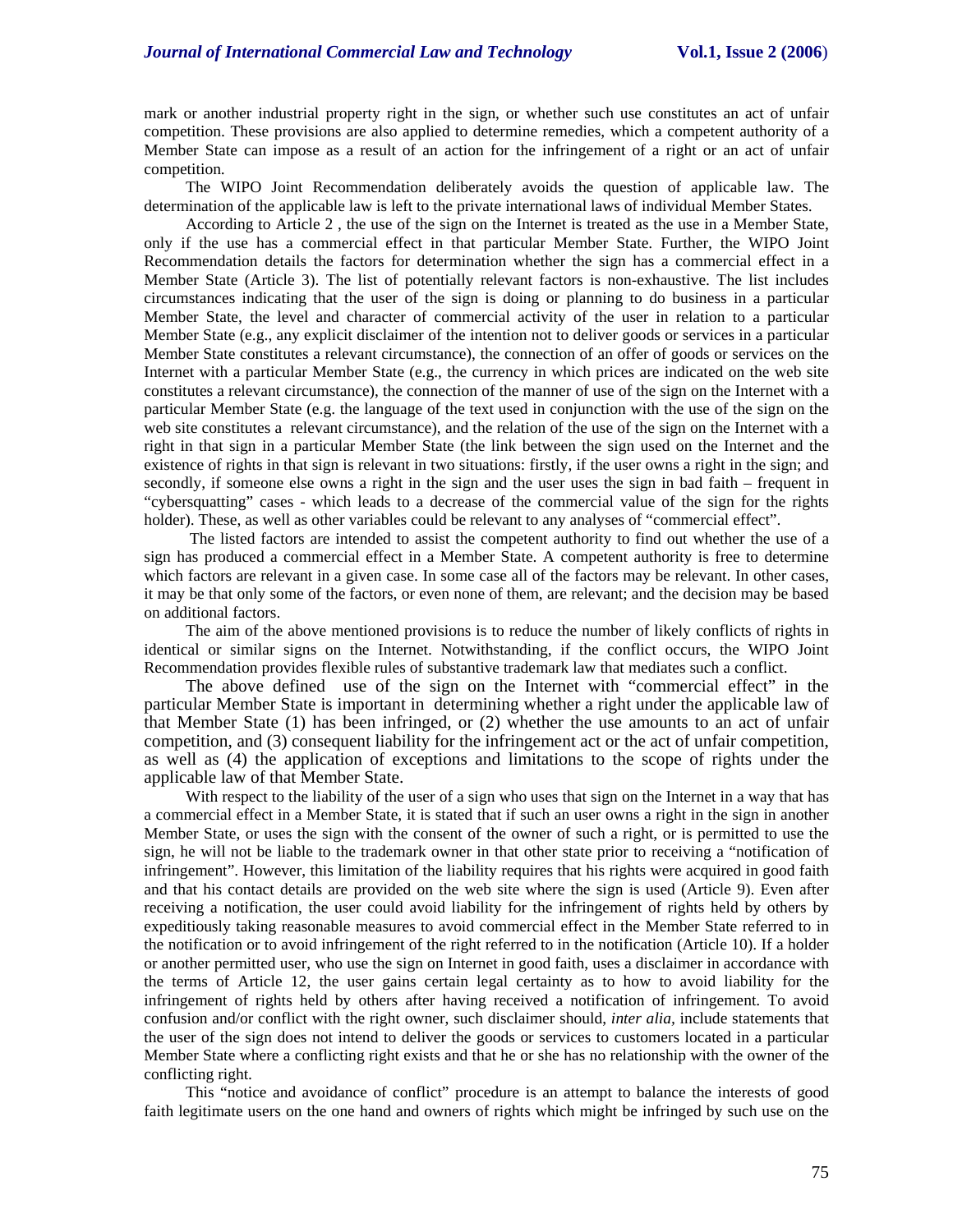other. By effectively retaining the exception prior to any notification, the WIPO Joint Recommendation enables the users of the sign to proceed with the Internet use of their signs without conducting a worldwide search for conflicting rights.

Thereinafter, the WIPO Joint Recommendation contains provisions that instruct the competent authority granting a remedy against the use of a sign on the Internet in a Member State to consider the effect of a potential injunction in other states (Article 13 - 15). Any remedy must be proportionate to the commercial effect of the use in that Member State. The competent authority shall balance the interests, rights and circumstances involved. The user of the sign should have the right to propose a remedy which is equally effective as the remedy envisaged by the competent authority. In determining remedies, the competent authority shall take into account limitation of use by imposing reasonable measures such as gateway web pages (Article 14). In particular, according to the WIPO Joint Recommendation, the competent authority should avoid imposing a remedy that would have the effect of prohibiting any future use of the sign on the Internet. If the user owns a right or other permitted user has acted in good faith, the competent authority shall not, in any case, impose a remedy that would prohibit future use of the sign on the Internet. Such global injunctions are expressly prohibited (Article 15). Global injunctions may, however, be appropriate in certain circumstances. Where bad faith use occurs by flagrant infringers, without any rights or privileges of use (such as cybersquatting), global injunctions are to be imposed.

The main contribution of the WIPO Joint Recommendation is in its application in situations of existing rights of different users to the identical or similar signs in relation to identical or similar goods and services, when both such users use the sign in accordance with the applicable law of a particular Member State and none of them do not intend to offer the goods and services in the Member State, where the rights to the sign belongs to another. In this connection, the WIPO Joint Recommendation implements the principle that no one should be obliged to conduct a worldwide search for conflicting rights before he starts to use a sign on the Internet.

# **3. PROTECTION OF TRADEMARKS IN CONNECTION WITH THE USE OF SIGNS ON THE INTERNET UNDER THE CZECH LAW**

The Czech law shall be applied in cases of supposed infringement of trademark rights, if such infringement occurs in the territory of the Czech Republic. The Czech law determines the rights conferred by a trademark, limitation of these rights, legal remedies, etc. It should be noted that there are no Czech cases which have dealt with cross-border trademark infringement. Therefore, the following comment concerns possibilities which Czech law offers to protect trademark rights in such situations.

The substance of the legal protection of trademarks is to grant sufficient legal protection to trademarks owners' rights. Legal protection of trademarks in the Czech Republic is regulated by provisions of private law and public law. Both private law and public law have their specific remedies.

The basis of legal protection of trademarks rests traditionally in private law, especially in Act No. 441/2003 Coll. On Trademarks, effective since April 1 2004 (hereinafter "Act on Trademarks") and generally in the Act No. 40/1964 Coll. - Civil Code, as subsequently amended. In the territory of the Czech Republic are protected trademarks registered in the Register of trademarks maintained by the Industrial Property Office, international trademarks registered by the International Bureau of the WIPO, with effects for the Czech Republic trademarks registered in the register maintained by the OHIM and trademarks which are well known in the territory of the Czech Republic. Unregistered trademarks are protected like registered trademarks provided that they are "well known in the territory of the Czech Republic". Besides trademark rights (irrelevant if a trademark is unregistered and registered), other industrial property rights in signs can enjoy protection on the basis of unfair competition law under the Act No. 513/1991 Coll.- Commercial Code, as subsequently amended.

Under public law of the Czech Republic, trademark rights are protected in particular by the Act No. 140/1961 Coll. – Penal Code, as subsequently amended, in situations when a trademark infringement can constitute at the same time, a criminal offence. The other relevant legal regulations include the Act No. 634/1992 Coll. on consumer protection, as subsequently amended, or the Act No. 200/1990 Coll. on administrative infractions, as subsequently amended.

Throughout the past nearly twenty years, there has been also significant regional harmonization of substantive trademark law, particularly within the European Union (hereinafter "the EU"). The relevant EU Regulation is represented especially by the First Council Directive 89/104/EEC of December 21,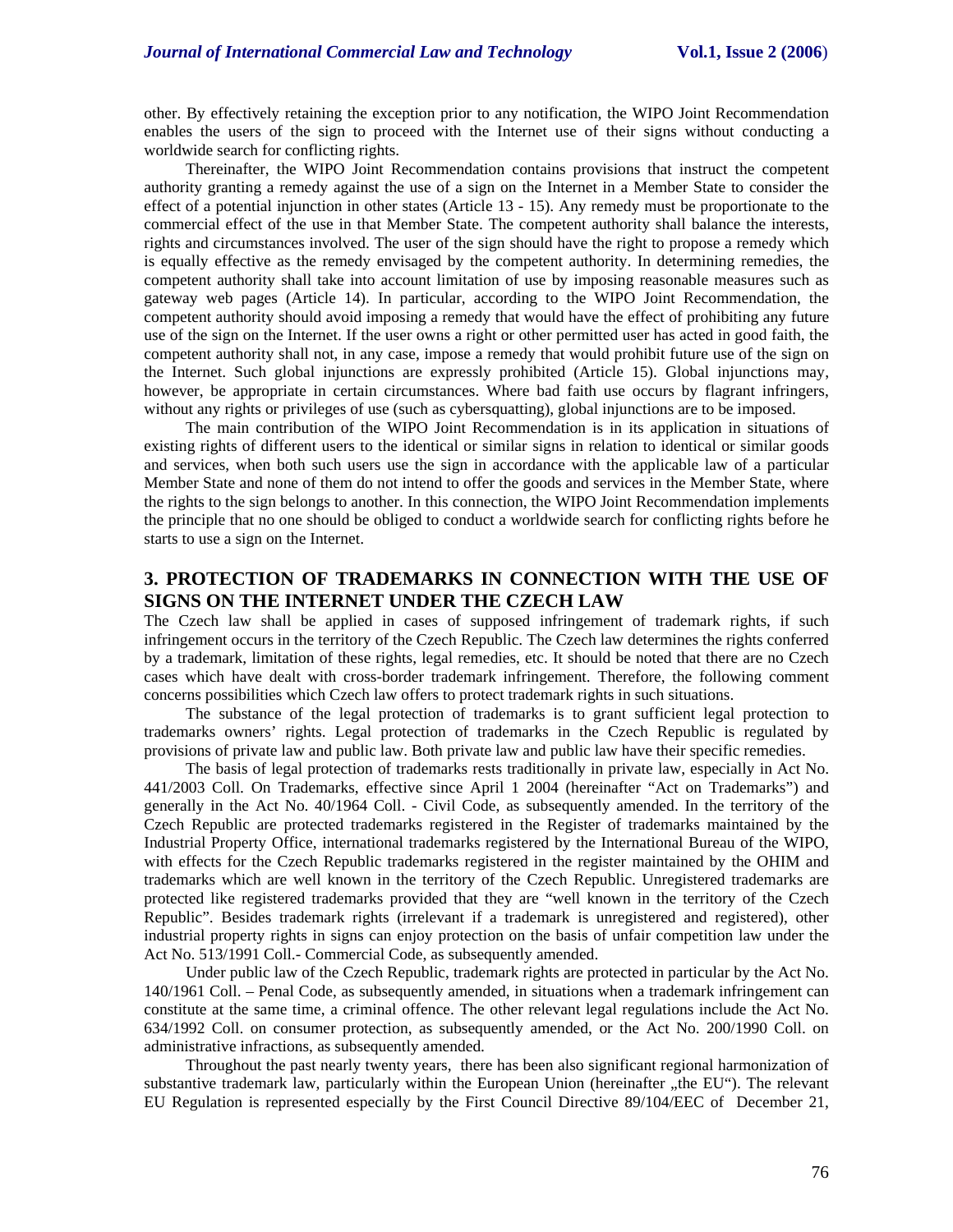1988 to approximate the laws of the Member States regarding trademarks (hereinafter "the Directive") and the Council Regulation (EC) No. 40/94 on the Community Trade Mark (hereinafter "the CTM). The Czech Act on Trademarks is fully harmonized with the mentioned Directive.

The question is how far the above mentioned existing Czech laws and the relevant Community law regarding trademarks and other industrial property rights in signs enable an appropriate application, directly or by analogy, with respect to the global use of a sign on the Internet which exceed a boundary of the Czech Republic or as concerns the CTM a boundary of the EU.

Under the provision of Section 8 of the Czech Trademarks Act, which is in compliance with the Article 5 of the Directive, the owner of the trademark is granted an exclusive right to use the trademark in relation to the goods or services covered by the trademark. Unless otherwise provided by this Act, third parties may not use without the consent of the owner of the trademark in the course of trade:

- a) any sign, which is identical with the trademark, for goods or services which are identical with those for which the trademark is registered;
- b) any sign which, because of its identity with or similarity to the trademark and because of the identity of similarity of the goods or services to which the trademark and that sign are affixed, creates a likelihood of confusion on the part of the public, including the likelihood of association between the sign and the trademark;
- c) any sign identical with or similar to the trademark for goods or services which are not similar to those for which the trademark is registered, where the trademark has a good reputation in the Czech Republic and where the use of that sign would without due course take advantage of or be detrimental to the distinctive character or the good reputation of the trade mark.

The use in the course of trade occurs, in particular, by affixing the sign to goods or the packaging thereof, offering goods for sale, putting them on the market or stocking them for those purposes under the sign, or offering or supplying services under the sign, importing or exporting goods under the sign and using the sign on business papers or in advertising. This list delineating the use in the course of trade is non-exhaustive and therefore other variables could be relevant (such as using the sign on the Internet).

Nevertheless infringement of the trademark occurs only if the use of the sign cannot be considered as the permitted use of the sign in the frame of the limitation of the effects of a trademark or exhaustion of trademark rights or if the user is not otherwise permitted to use the sign (e.g., fair use of generic or descriptive terms).

The Czech Trademark Act regulates the limitation of the effects of a trademark (the Section 10) in accordance with the Article 6 of the Directive. Under this provision the trademark owner is not entitled to prohibit third persons from using in the course of trade their name and surname, corporate name or name or address, indications concerning the kind, quality, intended purpose, value, geographical origin, the time of production of goods or of rendering of services, or other characteristics of goods or services and a sign, where it is necessary to indicate the intended purpose of a product or service. In particular, this is true for accessories or spare parts, provided the use is in accordance with honest commercial practices, good morals and competition rules. Further, the trademark owner has to tolerate the use of an identical or similar sign in the course of trade where the rights to this sign were created prior to the date of filing the application for registration and the use of that sign is in accordance with the laws of the Czech Republic. Furthermore, under the provision on exhaustion of trademark rights (the Section 11), the owner of a trademark is not entitled to prohibit its use in relation to goods which have been put on the market in the Czech Republic or in the member state of the EU or in another member state of the European Economic Area under that trademark by the owner or with his consent.

With respect to the WIPO Joint Recommendation and trends which follow the majority jurisprudence, practice of law and judicature, the infringement of trademark rights in the territory of a particular state, in connection with the use of a conflicting sign on the Internet, assumes particularly that the use has "a commercial effect" in that state. Czech law in accordance with the EU law requires that the conflicting sign has to be used "in the course of trade" and in connection with goods and services to which the trademark or sign are affixed. The use "in the course of trade" can be interpreted that the use has "a commercial effect" in the relevant territory.<sup>11</sup> However, it is a question of which factors should determine whether the use of the sign on the web site was in the course of trade on the territory of the

 $\overline{a}$ 

<sup>11</sup> Sylvie Sobolová, Global use of denomination on the Internet and from that arising requirement on the legal protection of trademark and its interpretation, Intellectual property 9-10/2004, 160 (available at Czech language).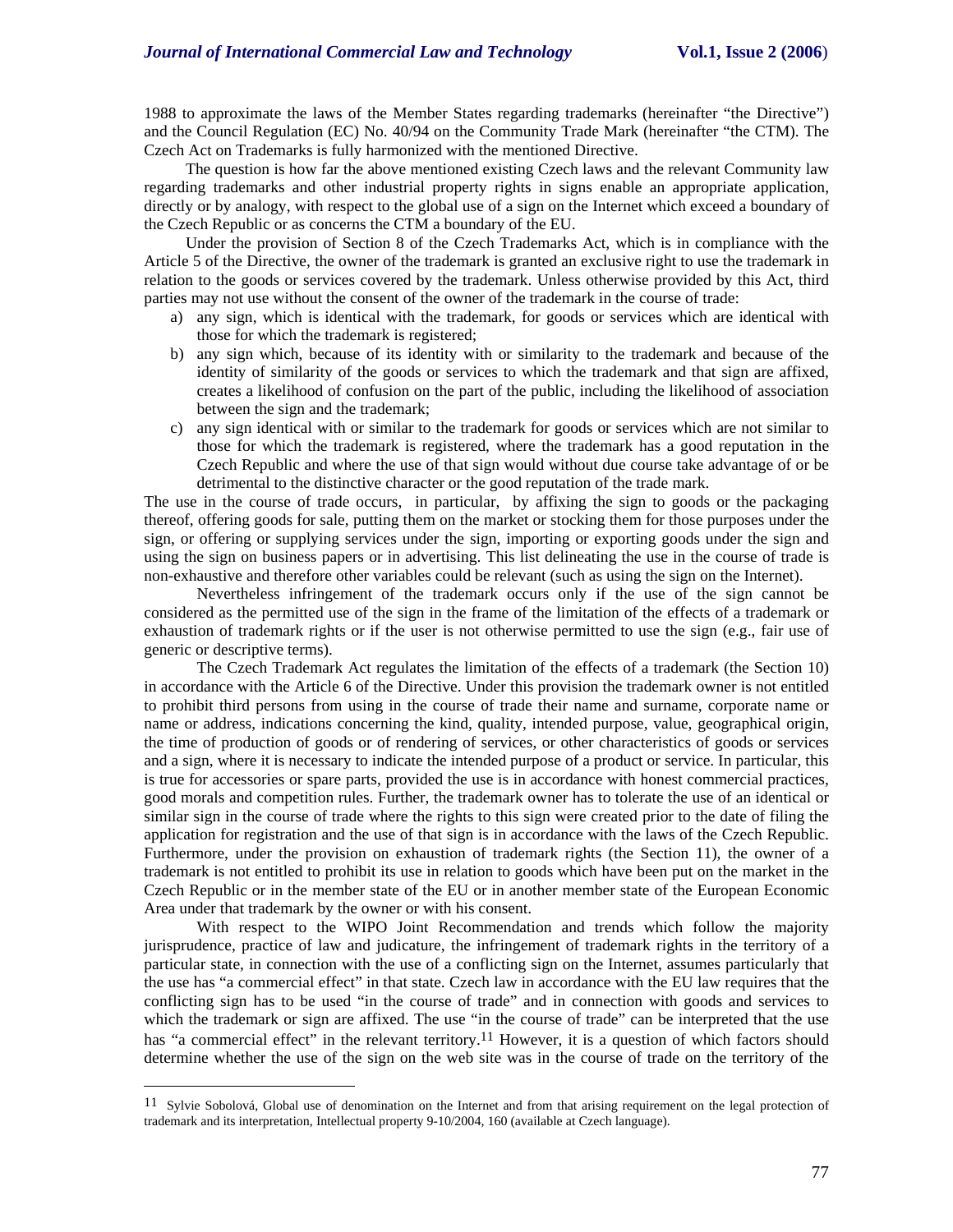Czech Republic (or the EU in the case of the CTM). Neither the act on Trademarks, nor the EU law contains any criteria in this matter. Thus, the Czech courts called to decide such cases have relatively wide space for their own consideration. It is possible to assume that, in the determination of whether the use of the sign has been in the course of trade or not, the Czech courts could apply factors mentioned in the WIPO Joint Recommendation (the Article 3) even without any corresponding legislative frame.

The Act on Trademarks settles claims which the owner of the trademark, or under certain conditions even a licensee, can prosecute in a court in case of infringement of his or her trademark rights (the Section  $8(4-7)$ ). The claim has either a property or non-property character.

The trademark owner has the right to apply to the court for an order prohibiting the infringement or the impending infringement and that the consequences of the infringement are to be remedied. The trademark owner may also claim appropriate satisfaction, including pecuniary appropriate satisfaction, the surrender of unjustified enrichment and the damages. Furthermore, the trademark owner may ask the court for the right to obtain information on the origin of the goods or of the documents accompanying the goods or services and for the right to withdraw from the market and destroy goods, whose manufacturing or introduction on the market would endanger or infringe the trademark rights. Finally, he can even obtain the destruction of materials and tools which are to be used or which are used for activities endangering or infringing these rights.

Under Act No. 99/1963 Coll. – Civil Procedure Code, as subsequently amended, the trademark owner may submit a petition for interlocutory injunction (the Section 74 and consequential) if this is necessary to regulate the parties' relationships in the interim, or if the execution of a court decision might be in jeopardy. An interlocutory injunction can be issued by the court even before the start of proceedings. The trademark owner also may pursue proceedings to determine whether a particular legal relationship or right exists or not, if there is an urgent legal interest in clarifying this issue (the Section 80 (c)). Furthermore, the trademark owner may demand the measures to secure the evidence (the Section 78 and 78a).

Taking into consideration that one of the main principles of private law is the non-mandatory principle, the trademark owner may prosecute in disputes regarding the use of sign on the Internet whichever from above mentioned claims and petitions in a court. It should be noted that Czech courts are bound by quite strict and rigid procedural rules and cannot proceed as flexibly as the WIPO Joint Recommendation provisions recommend, e.g. in connection with imposing alternative measures in determining remedies (the Article 14). The Czech courts may override claims and petitions of the parties and adjudicate more or anything else than they demand only if the proceedings could have been commenced even without a petition or if a specific manner of settlement between the parties ensues from statutory provisions (the Section 153 (2) Civil Procedure Code). Thus, Czech courts are limited in possibility to impose injunctions upon their consideration. Under Czech procedural rules a defendant has not a right to demand a remedy which would be equally or even more effective as the remedy envisaged by the court as recommended WIPO Joint Recommendation (the Article 13).

Disputes regarding the trademark rights and other industrial property rights in signs, based in the civil law, are in the competence of ordinary courts. In the first instance, regional courts act in such cases and in the second instance , high courts decide on appeals against decisions made by regional courts, which have acted as courts of first instance (the Section 9 (3) and 10 Civil Procedure Code). An extraordinary appeal against a decision of high courts, which acted as an appellate court, is considered by the Supreme Court of the Czech Republic (the Section 10a Civil Procedure Code).

### **4. CONCLUSION**

Strict application of formal trademark laws of individual states or regions leads to high costs and uncertainties for producers operating in a global market by means of the Internet. The global character of business activities on the Internet in relation to protection of trademark rights requires changes in substantive rules of national or regional trademark laws as well as in international private law. The best way would be a harmonization of substantive trademark law on the international level. The first step represents the WIPO Joint Recommendation upon which the use of a conflicting sign on the Internet has caused infringement of trademark rights in the territory of a particular state, if the use has a commercial effect in that state. This document contains provisions on factors that can be relevant for determination of the commercial effect, infringement and liability, remedies, etc. It would also be desirable to set criteria concerning jurisdiction, applicable law and recognition and enforcement of judgments on the international